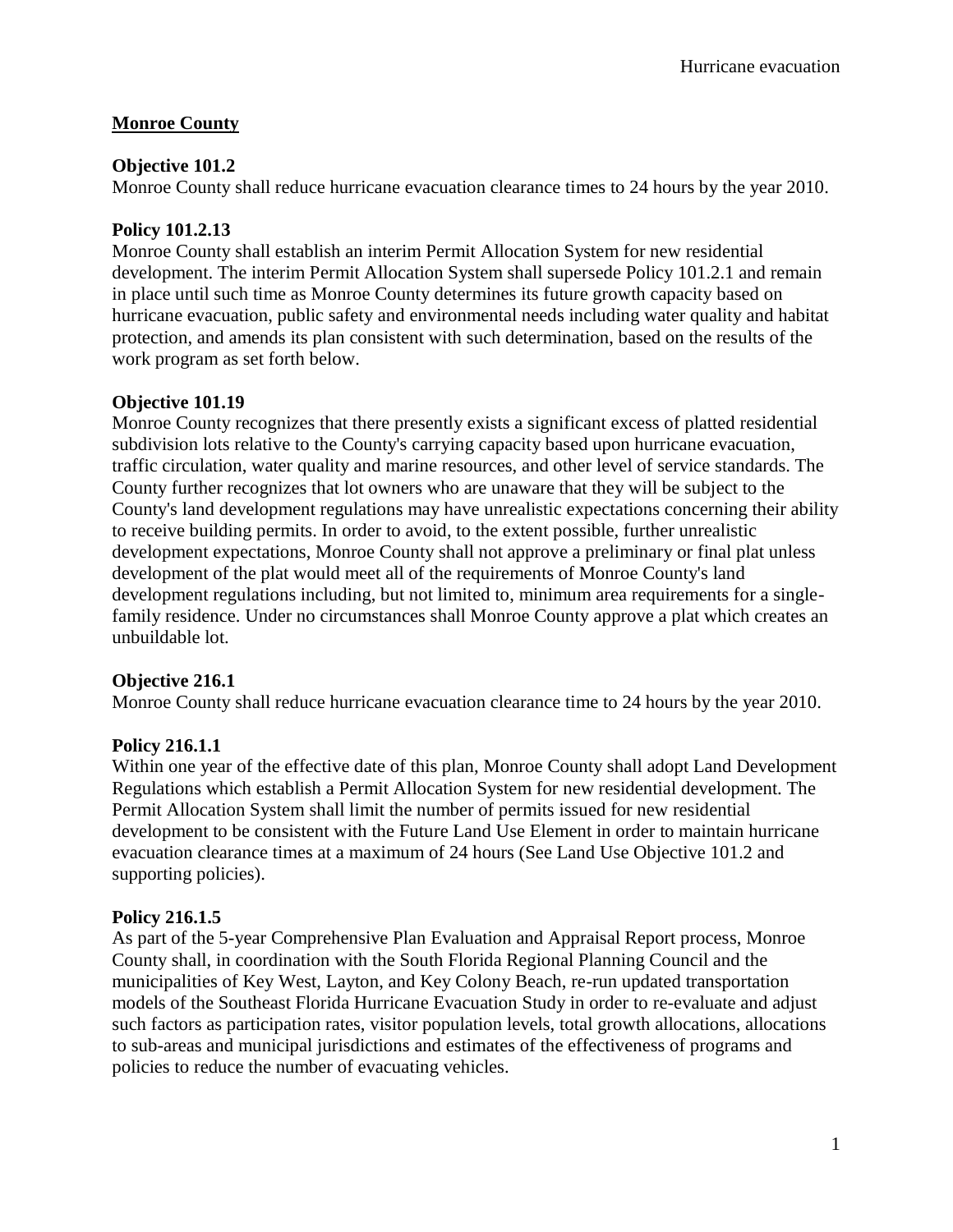No later than six months after the effective date of this comprehensive plan and as part of every Evaluation and Appraisal Report thereafter, Monroe County shall review and re-evaluate the key variables on which hurricane clearance times have been calculated, with the highest priority given to conducting surveys necessary to more accurately predict peak seasonal occupancy rates, behavioral response factors and related assumptions. If data becomes available to indicate need for an adjustment of any factor such data shall, within one year of certification of such data, be used to re-run transportation models of the Southeast Florida Hurricane Evacuation Study. New clearance times produced by such additional runs of the Southeast Florida Hurricane Evacuation Study shall be incorporated by plan amendment.

## **Policy 216.1.8**

In the event of a pending major hurricane (category 3-5) Monroe County shall implement the following staged/phased evacuation procedures to achieve and maintain an overall 24-hour hurricane evacuation clearance time for the resident population.

1. Approximately 48 hours in advance of tropical storm winds, a mandatory evacuation of nonresidents, visitors, recreational vehicles (RV's), travel trailers, live-aboards (transient and nontransient), and military personnel from the Keys shall be initiated. State parks and campgrounds should be closed at this time or sooner and entry into the Florida Keys by non-residents should be strictly limited.

2. Approximately 36 hours in advance of tropical storm winds, a mandatory evacuation of mobile home residents, special needs residents, and hospital and nursing home patients from the Keys shall be initiated.

3. Approximately 30 hours in advance of tropical storm winds, a mandatory phased evacuation of permanent residents by evacuation zone (described below) shall be initiated. Existing evacuation zones are as follows:

a) Zone 1 – Key West, Stock Island and Key Haven to Boca Chica Bridge (MM 1-6)

b) Zone 2 – Boca Chica Bridge to West end of 7-mile Bridge (MM 6-40)

c) Zone 3 – West end of 7-Mile Bridge to West end of Long Boat Key Bridge (MM 40-63)

d) Zone 4 – West end of Long Boat Key Bridge to CR 905 and CR 905A intersection (MM 63- 106.5)

e) Zone  $5 - 905A$  to, and including Ocean Reef (MM 106.5–126.5)

The actual sequence of the evacuation by zones will vary depending on the individual storm. The concepts embodied in this staged evacuation procedures should be embodied in the appropriate County operational Emergency Management Plans. The evacuation plan shall be monitored and updated on an annual basis to reflect increases, decreases and or shifts in population; particularly the resident and non-resident populations.

For the purpose of implementing Policy 216.1.8, this Policy shall not increase the number of allocations to more than 197 residential units a year, except for workforce housing. Any increase in the number of allocations shall be for workforce housing only.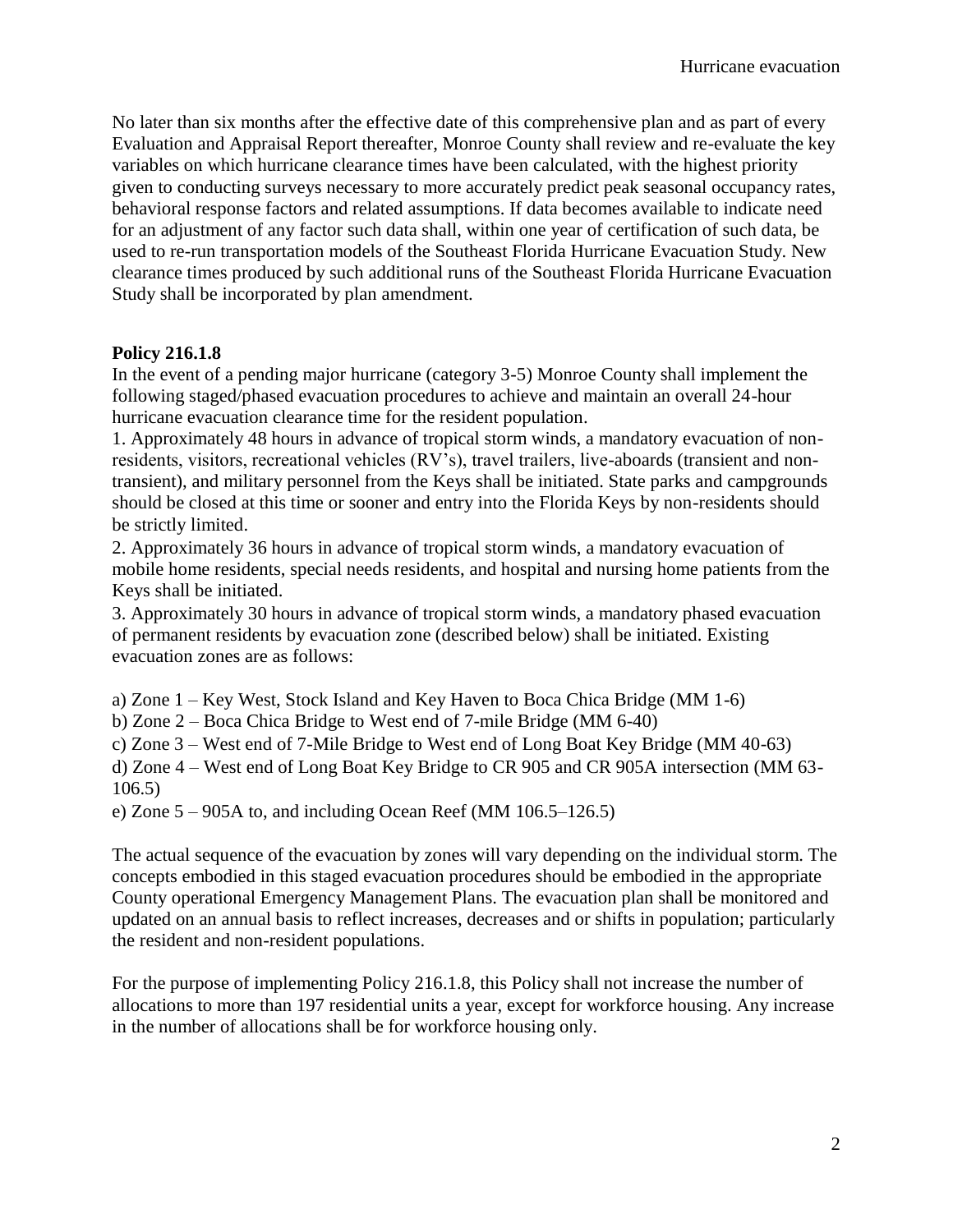#### **Policy 216.1.18**

Reduced evacuation clearance times which may result from adjustments to evacuation model variables, programs to reduce the number of evacuating vehicles or increased roadway facility capacity, shall not be used to increase development expectations beyond the growth allocations provided herein, except to the extent that a hurricane evacuation clearance time of 24 hours can be maintained. Any necessary reduction in hurricane clearance times shall be accomplished by a plan amendment within 180 days of the re-assessment.

## **Islamorada**

**GOAL 1-3: LIMIT GROWTH WITHIN THE VILLAGE.** Islamorada, Village of Islands shall manage the rate of development and population growth to promote small-town ambiance, improve quality of life for residents, enhance and protect natural resources and environmental quality unique to the Florida Keys, comply with adopted level of service standards for public facilities, effectively time public infrastructure and services according to the availability of public funds and support safe and timely evacuation prior to a hurricane.

## **OBJECTIVE 1-3.1: IMPLEMENT LIMITED GROWTH OBJECTIVES AND POLICIES.**

Islamorada, Village of Islands shall limit the annual allocation of permits based on the objective to reduce and maintain hurricane evacuation clearance times at or below 24 hours as determined by the most up-to-date evacuation model. Land Development Regulations shall implement the goals, objectives and policies of this Comprehensive Plan that limit growth within the Village. These regulations shall provide a process for distributing the Village's equitable share of the Keys-wide allocation of available annual building permits for residential and non-residential development and shall provide incentives for preserving environmentally sensitive lands, extinguishing development rights, providing affordable housing and promoting redevelopment of the Village Activity Centers, to be adopted in accordance with the framework and timelines established by the following policies:

**Policy 1-3.1.1: Establish a Building Permit Allocation System (BPAS).** The Village's Building Permit Allocation System, shall award all building permits for new residential and nonresidential construction unless otherwise exempted by ordinance or by provisions within this Plan. The annual allocation shall be approved provided that hurricane evacuation clearance time does not exceed 24 hours. The Village shall cease issuing permits under the annual allocation once the hurricane evacuation clearance time provided Monroe County, Key West and Marathon also cease issuing permits, except that the Village may voluntarily do so.

**Policy 2-1.2.8: Provide a Staged/Phased Evacuation Procedure to Maintain a 24-Hour Hurricane Evacuation Clearance Time.** In the event of a pending major hurricane (category 3- 5) Islamorada, Village of Islands shall implement the following staged/phased evacuation procedures to achieve and maintain an overall 24-hour hurricane evacuation clearance time for the resident population.

7. Approximately 48 hours in advance of tropical storm winds, a mandatory evacuation of nonresidents, visitors, recreational vehicles (RVs), travel trailers, live-aboards (transient and non-transient), and military personnel from the Village shall be initiated.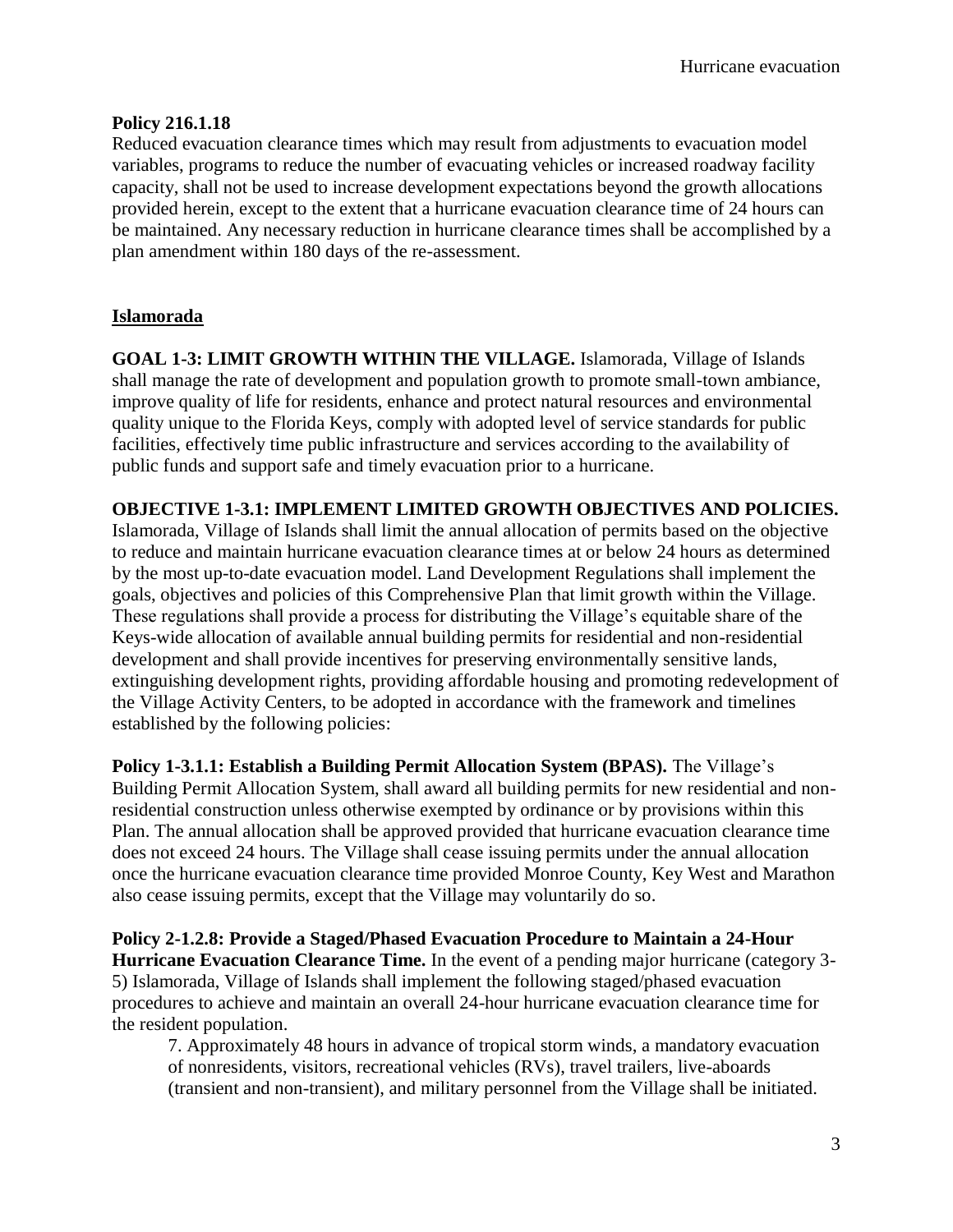State parks and campgrounds should be closed at this time or sooner and entry into the Village by nonresidents should be strictly limited.

8. Approximately 36 hours in advance of tropical storm winds, a mandatory evacuation of mobile home residents, special needs residents, and hospital and nursing home patients from the Village shall be initiated.

9. Approximately 30 hours in advance of tropical storm winds, a mandatory phased evacuation of permanent residents by evacuation zone shall be initiated. Islamorada, Village of Islands is within existing evacuation Zone 4 - West end of Long Key Bridge to CR 905 and CR 905A intersection (MM 63-106.5).

The actual sequence of the evacuation by zones will vary depending on the individual storm. The concepts incorporated in this staged evacuation procedure should be embodied in the Village Comprehensive Emergency Management Plan. The evacuation plan shall be monitored and updated on an annual basis to reflect increases, decreases and or shifts in population; particularly the resident and non-resident populations.

**Policy 2-1.2.9: Support Regional Hurricane Evacuation Model.** The Village shall support state funding for the update of the hurricane evacuation model that considers the impact of Miami-Dade County on evacuees, contains more uniform standards for counting and allocating dwelling units and reflects the benefits from staged/phased evacuation pursuant to Policy 2-1.2.9.

## **Policy 2-1.6.3: Adopt a 24 Hour Hurricane Evacuation Time for the Florida Keys.**

Islamorada, Village of Islands hereby adopts 24 hours as the maximum allowable hurricane evacuation clearance time standard, pursuant to Policies 2-1.2.9 and 2-1.2.10. The Village shall reduce and maintain hurricane evacuation clearance time at or below 24 hours by implementing transportation improvements and strategies in coordination with FDOT and other affected local governments and by pursuing a toll on the 18 Mile Stretch, limiting tourist marketing activities, and limiting the annual allocation of permits in an equitable share as determined by interlocal agreement with the affected local governments in the Keys and the Department of Community Affairs. In any Keys-wide reduction in allocation the Village asserts that the Administration Commission should, and will request it to consider and prorate any voluntary reduction adopted by the Village to the allocation originally assigned to the Keys by Final Order of the Administration Commission.

## **Marathon**

## **Objective 1-3.5 Manage Growth Rate within the City**

The City shall manage the rate of new development to protect the quality of life for residents, enhance and protect natural resources, comply with adopted level of service standards for public facilities, effectively time public infrastructure and services according to the availability of public funds and support safe and timely evacuation prior to a hurricane.

## **Policy 1-3.5.4 3 Residential Building Permit Allocation System (RBPAS)**

By December 2005 the City shall adopt Land Development Regulations that establishes a RBPAS and ensure that all environmental impacts have been mitigated or an equivalent amount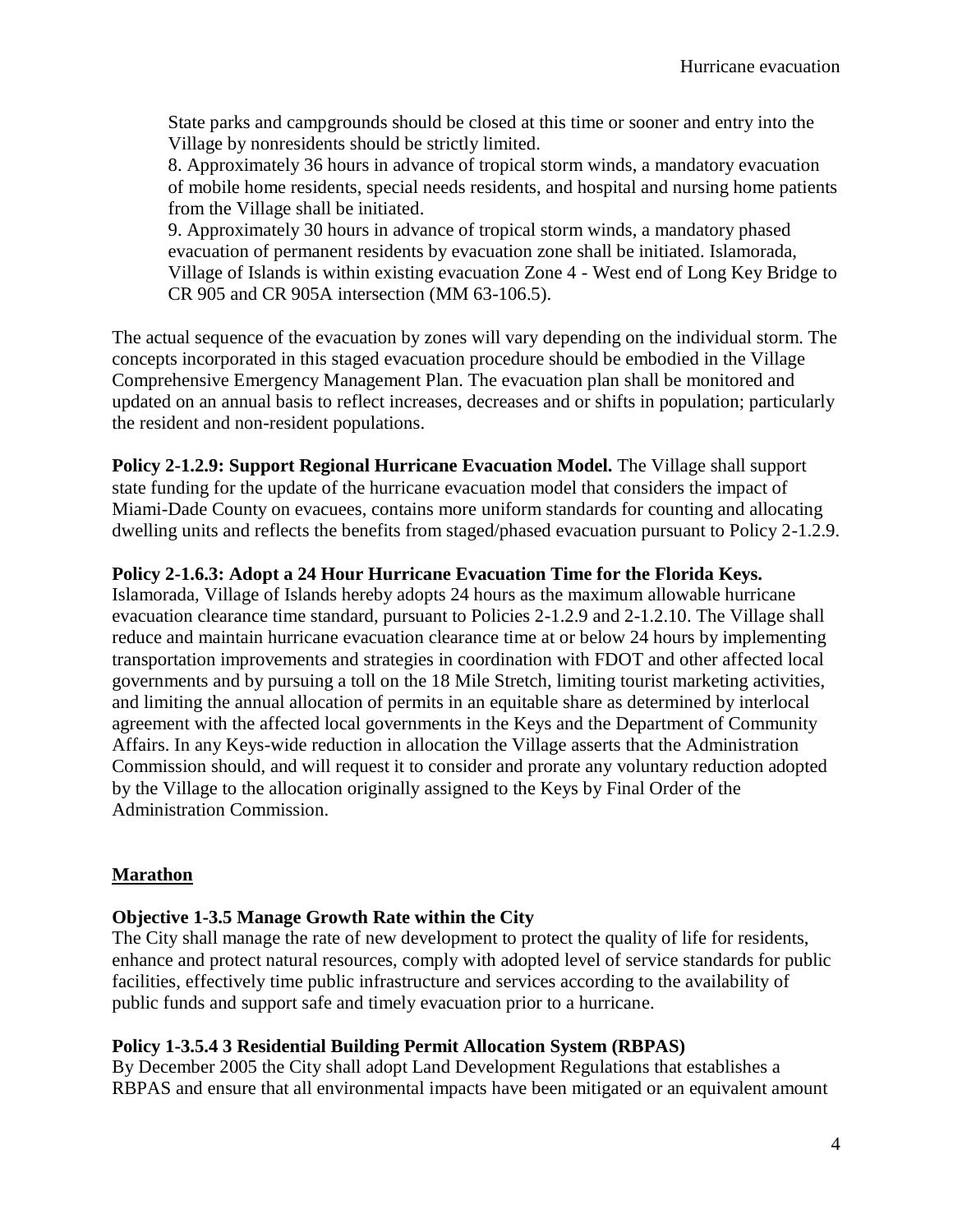of land acquisition funds donated, and ensure that the proposed development is consistent with all other applicable regulations…

- a. Provide disincentives for development in environmentally sensitive lands;
- b. Provide disincentives for development in offshore islands, COBRA and High Velocity Zones;
- c. Provide incentives for in-fill of developed subdivisions;
- d. Establish programs to extinguish development rights;
- e. Maintain an up-to-date hurricane evacuation plan and meet the required 24 hour hurricane evacuation time or other applicable state standard for hurricane evacuation;
- f. Provide priority/preference to established permanent local residents; and
- g. Provide incentives for mixed-income (affordable and market rate housing within one development) developments.

## **Objective 1-2.2 Hurricane Evacuation**

The City shall maintain an up-to-date hurricane evacuation plan and meet the required 24 hour hurricane evacuation time or other applicable state standard for hurricane evacuation.

## **Policy 1-2.2.1 Implement Staged/Phased Hurricane Evacuation for Major Hurricanes (Category 3 – 5)**

In order to provide for safe and efficient evacuation of the residents in the event of a major hurricane (category  $3 - 5$ ), the City shall implement, in coordination with Monroe County, the following staged/phased evacuation procedures to achieve and maintain an overall 24-hour hurricane evacuation clearance time for the resident population.

- a. Approximately 48 hours in advance of tropical storm winds, a mandatory evacuation of non-residents, visitors, recreational vehicles (RVs), live-boards (transient and non-transient), and military personnel from the Keys shall be initiated. State parks and campgrounds should be closed at this time and entry into the Florida Keys by non-residents should be strictly limited.
- b. Approximately 36 hours in advance of tropical storm winds, a mandatory evacuation of mobile home residents, special needs residents, and hospital and nursing home patients from the Keys shall be initiated.
- c. Approximately 30 hours in advance of tropical storms winds, a mandatory phased evacuation of permanent residents, by evacuation zone shall be initiated.

The actual sequence of the evacuation by zones will vary depending on the individual storm. The concepts embodied in this staged evacuation procedures should be embodied in the appropriate county operational emergency management plans.

## **Policy 1-2.2.2 Coordinate Evacuation Plans**

The City shall coordinate plans for evacuation of coastal area populations with appropriate local or regional hurricane evacuation plans.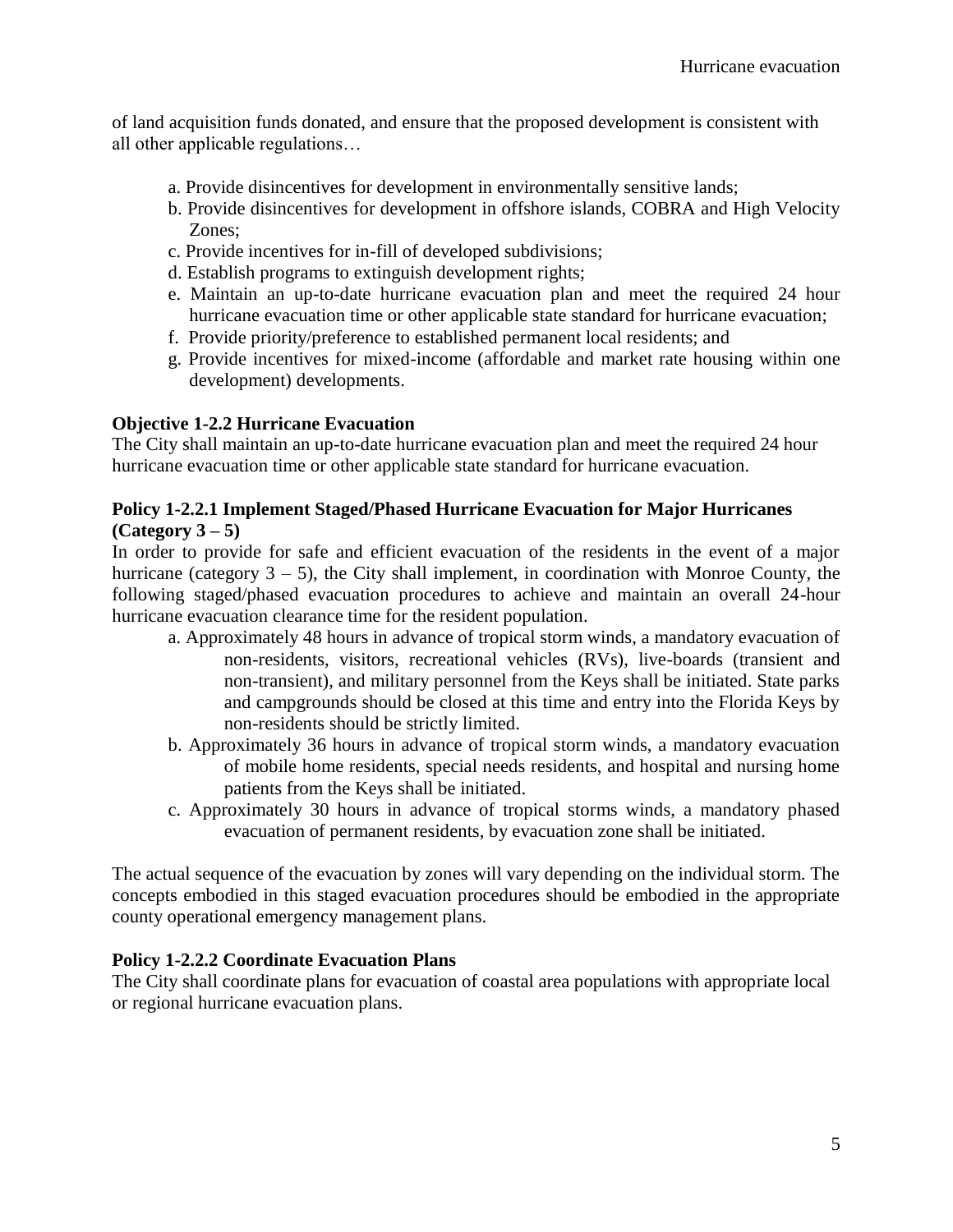# **Layton**

**Policy 10.a: Residential and Commercial Building Permit Allocation System.** The City of Layton's Building Permit Allocation System, in which all building permits for both dwelling units and hotel/motel time-sharing units shall in total, allocate a maximum 3 permits per year until a Comprehensive Plan Amendment is submitted reflecting the new allocation based upon an inter-local decision made by all governments in Monroe County. The annual allocation of permits per year, or any portion thereof, shall not be allowed to rollover from ROGO year to ROGO year. All commercial permits shall be solely limited to an annual maximum square footage of 717 square feet. Any square footage not issued by permit in a single year, shall rollover to the following year, to be added to the 717 square feet for that year. These allocations shall represent build-out of the City of Layton, after which new redevelopment will be allowed.

a. Building Permit Allocation System. The Comprehensive Plan and ROGO shall be reviewed in response to the findings of the Carrying Capacity Study to ensure that future development shall not exceed the carrying capacity of the City of Layton. Detailed allocation procedures for distributing available awards shall be adopted through Land Development Regulations, ROGO, consistent with the goals, objectives and policies of the revised Comprehensive Plan.

## **Policy 3.b: Transient Hurricane Evacuation Implement Staged/Phased Hurricane Evacuation for Major Hurricanes.**

- 1. It shall be the policy of the City to work cooperatively with the County Emergency Manager to require early evacuation of tourists and transient units, in order to maintain a 24-hour hurricane evacuation clearance time.
- 3. Based upon this work program requirement, the City adopts the following:
	- a. Complete a comprehensive analysis of hurricane evacuation issues in the Florida Keys and develop strategies to reduce actual hurricane clearance times and reduce potential loss of life from hurricanes. In order to provide for safe and efficient evacuation of residents in the event of a major hurricane (category 3-5), the City shall implement, in coordination with Monroe County, the following staged/phased evacuation procedures into the City's Hurricane Evacuation Plan to achieve and maintain an overall 24-hour hurricane evacuation clearance time for the resident population.

## **Key Colony Beach**

## **Objective 1.3 Hurricane Evacuation**

Grant no land use plan amendments that would increase land use density and intensity, in order to ensure that the projected "buildout" hurricane evacuation traffic entering on U.S. 1 will not increase.

**Policy 1.3.1** Deny any plan amendments and rezoning requests that would increase population densities on the island in order to avoid further burdens on the hurricane evacuation plan. Vacant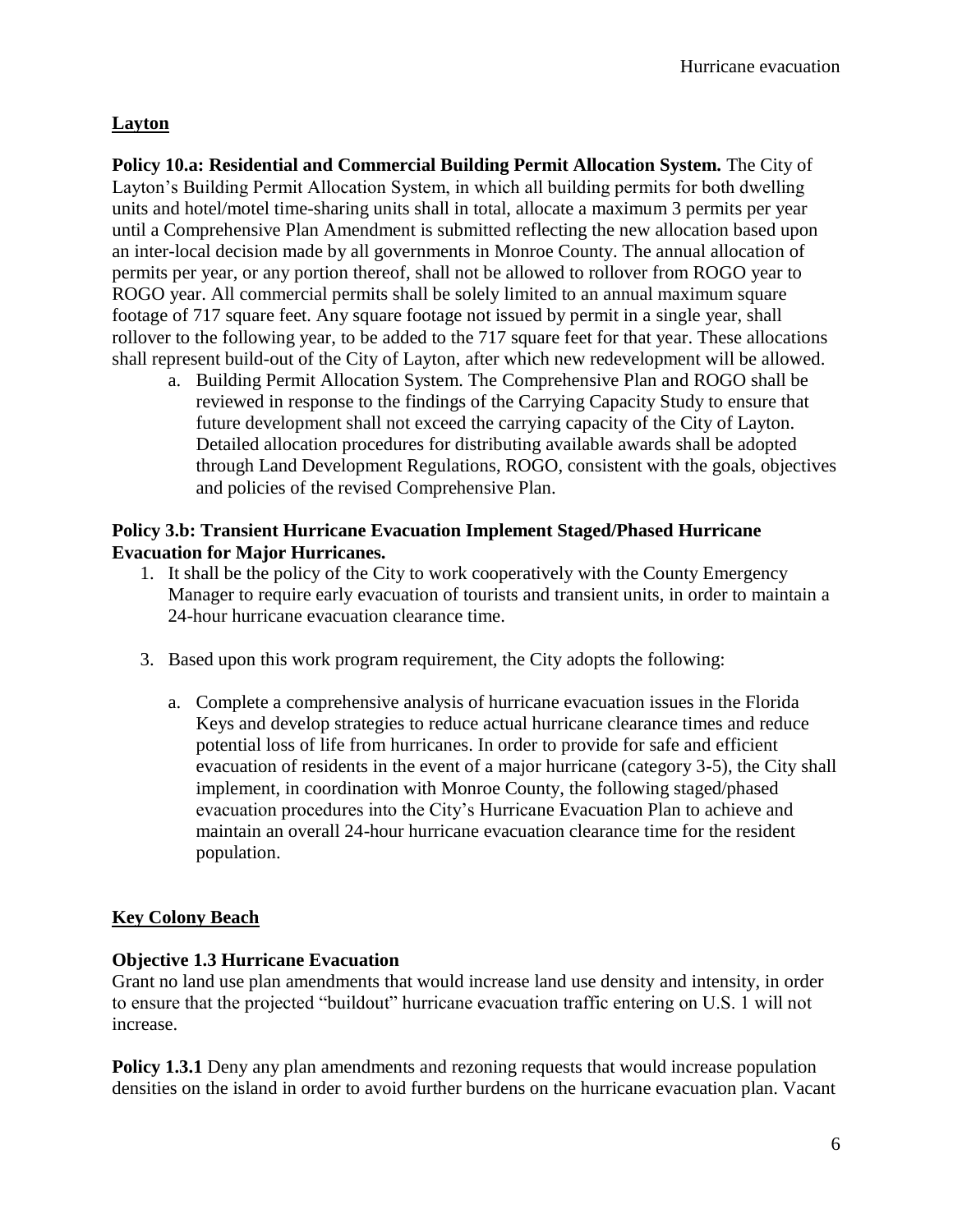parcels should be developed at densities and intensities consistent with the Future Land Use Map and pre-1990 plats.

#### **Objective 1.6 Hurricane Evacuation Plan**

Upon adoption of the Plan, the City shall adopt a Hurricane Evacuation Plan, and coordinate with the Monroe County Emergency Management Department to maintain or reduce hurricane evacuation times.

**Goal 2** To minimize human and property loss due to hurricanes.

#### **Objective 2.3 Hurricane Evacuation**

In the event of a pending major hurricane (Category 3-5), the City of Key Colony Beach shall implement the following staged/phased evacuation procedures to achieve and maintain an overall 24-hour hurricane evacuation clearance time for the resident population.

## **Key West**

**OBJECTIVE 1-3.12: MANAGING BUILDING PERMIT ALLOCATION.** (Cross reference Policy 5-1.6.4: Building Permit Allocation and Hurricane Evacuation, herein Section XII). The State of Florida, Monroe County and its municipalities have concluded that: 1) the present hurricane evacuation clearance time in the Florida Keys is unacceptably high; and 2) based on a continuation of historic rates of growth within the County incorporated and unincorporated areas; clearance time will continue to increase.

In order to protect the health and safety of the residents in the Florida Keys, the City of Key West shall regulate the rate of population growth commensurate with planned increases in evacuation capacity in order to prevent further unacceptable increases in hurricane evacuation clearance time. Regulation of the rate of growth will also assist in preventing further deterioration of public facility service levels. Therefore, in concert with Monroe County and the Cities of Key Colony Beach and Layton, upon plan adoption, the City shall manage the rate of growth in order to reduce the 1990 hurricane evacuation clearance times of 35 hours to 30 hours by the year 2002 and to 24 hours by the year 2010. The Florida Keys hurricane evacuation studies (Post, Buckley, Schuh & Jernigan, 1991) and the "Lower Southeast Florida Hurricane Evacuation Study Update" (US Army Corps of Engineers, June 1991) provided the basis for the 1990 hurricane evacuation clearance time and also provide the basis for projecting the targeted evacuation clearance times.

**Policy 1-3.12.1: Establishing a Building Permit Allocation Ordinance.** Upon plan adoption, the City of Key West shall adopt a building permit allocation ordinance. The building permit allocation ordinance shall establish a permit allocation system for managing new permanent and transient residential development. The permit allocation system shall limit the number of permits issued for new permanent and transient development to 5,786 units during the period from April 1, 1990 (i.e., the starting date used in the 1991 Florida Keys hurricane evacuation study) to September 2002, including those permitted in Monroe County and in the Cities of Key Colony Beach and Layton. The City of Key West will permit an estimated total of 1,093 new permanent